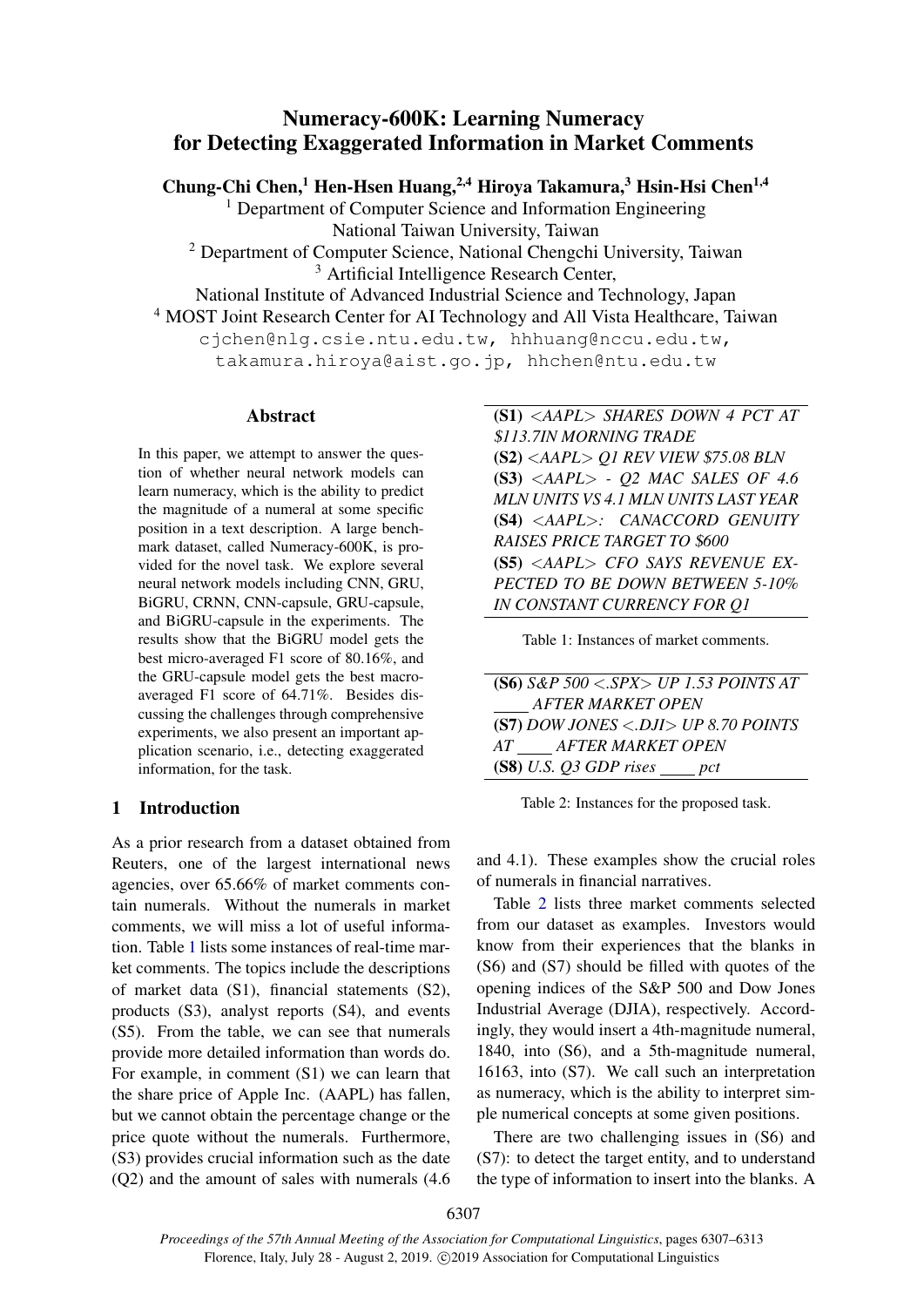more fine-grained question is shown in (S8). After getting involved in markets and reading much more news and market data, investors gain intuition about market information. For example, investors can intuitively select a 1st-magnitude numeral, 2.9, to fill in the blank in (S8). We are interested in knowing if neural network (NN) models can learn this kind of numeracy from the numerous market comments.

The contributions of this paper are four-fold: (1) providing a novel task and a benchmark dataset, called Numeracy-600K; (2) setting a strong baseline with thorough evaluation of several neural network models, including the state-of-the-art models, on the proposed task; (3) discussing the details of the challenges; and (4) indicating an important application scenario, i.e., detecting exaggerated information, for the proposed task.

The rest of this paper is organized as follows. Section 2 surveys the related work on the identification of numerals and misinformation. Section 3 defines the task and introduces the dataset used in this study. Section 4 shows and discusses the experimental results in the comprehensive experiments. Section 5 presents an application scenario of detecting exaggerated numerals in market comments. Besides, we also extend the methodology in the market comment dataset to the general article title dataset. Section 6 concludes the remarks.

## 2 Related Work

[Murakami et al.](#page-5-0) [\(2017\)](#page-5-0) attempted to generate market comments from stock prices. Their work used only two kinds of numerals: the latest price, and the difference of closing price between two days. As seen in Table [1,](#page-0-0) however, market comments describe various kinds of topics along with numerals. In this paper, we will provide experimental results for general market comments and show the numeracy of various NN models.

[Spithourakis and Riedel](#page-5-1) [\(2018\)](#page-5-1) used language models to predict numerals in clinical and scientific datasets. They do not touch on numeral prediction in financial market comments. In this paper, we examine whether NN models can learn numeracy to insert proper information into market comments, rather than predicting exact numerals. We will discuss the reasons in Section [4.3.](#page-2-0) Our results give a positive answer to this question.

Several different approaches have been used to detect false information and fake news. [Wang](#page-5-2)

[et al.](#page-5-2) [\(2018a\)](#page-5-2) used both text information and images in tweets to detect misleading information. [Tschiatschek et al.](#page-5-3) [\(2018\)](#page-5-3) identified fake news via crowd signals, namely, Facebook users flags of fake news. As mentioned in [Shu et al.](#page-5-4) [\(2017\)](#page-5-4), "the underlying characteristics of fake news have not been fully understood." In this paper, we concentrate on market comments, and focus on exaggerated numeral identification in the comments.

## 3 Task Setting and Dataset

The task is defined as to test whether NN models can learn numeracy by inserting the proper magnitude of numerals into a market comment. From the human perspective, we may feel that something makes sense intuitively, but this kind of feeling is not precise. In (S9), human experience suggests that inserting 7 into the blank would be better than inserting 10. Even experienced investors may be confused, however, if the candidates are 6.9 and 7. Therefore, to test the numeracy of a model, we separate numerals into eight classes by the magnitude and ask models to predict a suitable range.

# (S9) *CHINA H1 GDP + PCT Y/Y*

For the experiments, we collected 600K market comments from Reuters. Numeracy means the approximate range of a numeral at some given position. In our task setting, we classify numerals, denoted as m, into eight classes by their magnitudes, as listed in Table [3.](#page-1-0) That is, we will examine whether NN models can insert a proper range of numerals into a market comment, rather than inserting the exact number. In addition to the eight classes, Table [3](#page-1-0) also lists their distribution.

We predefine some extraction rules to extract the numerals in the dataset automatically. Signs (+, -, and /) were separated from numerals. Furthermore, we only considered the magnitude be-

<span id="page-1-0"></span>

| Magnitude                | Range               | Ratio |
|--------------------------|---------------------|-------|
| Decimal                  | $0 \le m < 1$       | 23.24 |
| 1                        | $1 \le m < 10$      | 37.53 |
| 2                        | $10 \le m < 10^2$   | 25.36 |
| 3                        | $10^2 \le m < 10^3$ | 12.21 |
| 4                        | $10^3 \le m < 10^4$ | 1.12  |
| $\overline{\mathcal{L}}$ | $10^4 \le m < 10^5$ | 0.29  |
| 6                        | $10^5 \le m < 10^6$ | 0.23  |
| > 6                      | $10^6 \le m$        | 0.01  |

Table 3: Distribution of numerals in the dataset.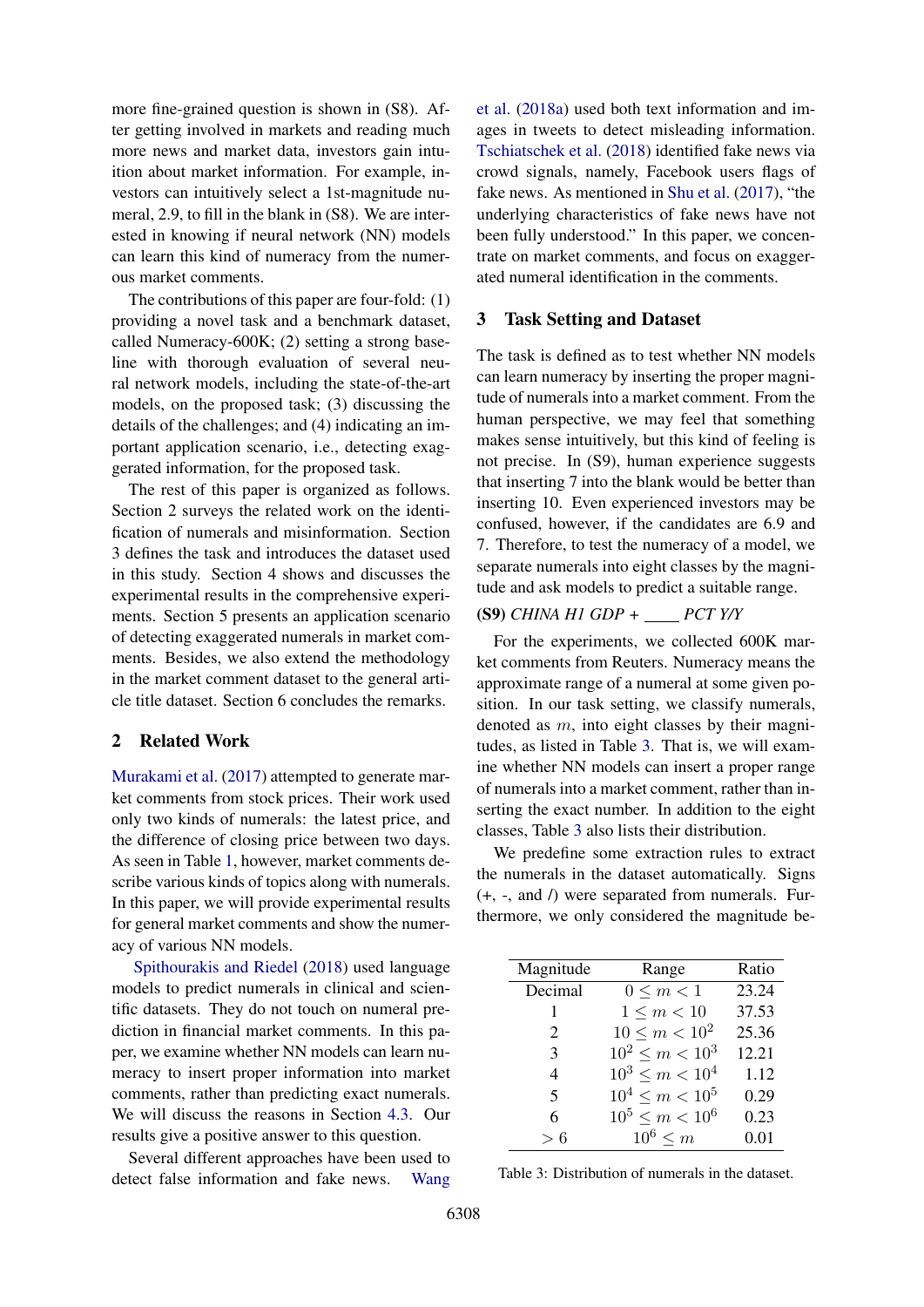fore the decimal point, i.e., 10.08 was classified as a 2nd magnitude. Finally, we separate the dataset into training set and test set of sizes 500k and 100k, respectively.

### 4 Empirical Study

## 4.1 Models

We adopt seven different architectures for our task, including CNN [\(Kim,](#page-5-5) [2014\)](#page-5-5), GRU [\(Cho et al.,](#page-5-6) [2014\)](#page-5-6), BiGRU, CRNN [\(Choi et al.,](#page-5-7) [2017\)](#page-5-7), CNNcapsule [\(Sabour et al.,](#page-5-8) [2017\)](#page-5-8), GRU-capsule, and BiGRU-capsule [\(Wang et al.,](#page-5-9) [2018b\)](#page-5-9). In our models, each word in the input sentence is represented as a d-dimensional vector with word embeddings, and all the words are concatenated in as a  $d \times l$ matrix, where l denotes the sentence length. Some preprocessing was performed on the data. We transformed all characters to lowercase. The sentence representation was padded to the maximum length of an instance. The target numeral to be inferred is replaced with a special token <TRT>. Appendices illustrate the detailed model settings.

### 4.2 Experimental Results

For our task settings, each model outputs the result of the eight-way classification. We report the performance of the models in F1 scores and analyze the results by using confusion matrices.

Table [4](#page-2-1) summarizes the experimental results. Logistic regression (LR) with bag of words, which are composed of top-1K frequent words, sets a baseline for the proposed task. The BiGRU model beats the other models with a micro-averaged F1 score of 80.16%, and the GRU-capsule model performs the best with a macro-averaged F1 score of 64.71%. The RNN-based models outperform the CNN-based models in both the general NN framework and the capsule network framework. The results account for the importance of the order of the context in market comments when inserting numerical information. Further evidence supporting this statement is that the CRNN model obtains a higher performance than the CNN model does.

Figure [1](#page-2-2) provides the evidence for the GRUcapsule model performing the best with macroaveraged F1 score. Comparing to the other models, the GRU-capsule model correctly predicts 54% of the data in the 6th-magnitude class, which constitute 0.23% of the entire data. This result indicates that the GRU-capsule model is able to find some clues with the small size of training data.

<span id="page-2-1"></span>

| Model                | Micro-F1 | Macro-F1 |
|----------------------|----------|----------|
| LR                   | 71.25%   | 60.80%   |
| <b>CNN</b>           | 77.17%   | 58.49%   |
| <b>GRU</b>           | 78.25%   | 58.08%   |
| <b>BiGRU</b>         | 80.16%   | 62.74%   |
| <b>CRNN</b>          | 78.00%   | 64.62%   |
| CNN-capsule          | 75.89%   | 59.22%   |
| GRU-capsule          | 77.36%   | 64.71%   |
| <b>BiGRU-capsule</b> | 77.97%   | 64.34%   |

Table 4: Experimental results.

<span id="page-2-2"></span>

Figure 1: Confusion matrices

### <span id="page-2-0"></span>4.3 Error Analysis and Future Research

In this subsection, we analyze some frequent errors and point out some open issues for future research on machine learning with market comments. Table [5](#page-3-0) lists some instances. (E1) indicates the problem of a different contract for the same financial instrument. That is, the government may publish the same bond with a different coupon rate. Whether we should replace <TRT> with 0.75 or 2.25 depends on the time of the auction described in the market comment. As another problem, the DJI in (E2) is different every day, making it hard to predict the actual amount of change. As indicated by the confusion matrix, however, the BiGRU model makes sensible predictions near the truth. (E3) shows that models should learn the past patterns (the change of the previous Disney quarterly revenue are always in 2nd magnitude) of a target companys financial statements.

## (S10) *VOLVO* <*VOLVb.ST*>*: HSBC RAISES PRICE TARGET TO SEK 105 FROM* <*TRT*>

The numeral 10 is the ground truth for instance (E4), and 95 should be inserted into (S10), but the model predicted a 1st magnitude for (E4) and a 3rd magnitude for (S10). Both cases show that models may tend to refer to previously occurring numerals, 8 in (E4) and 105 in (S10), to decide the magnitude of the target numeral.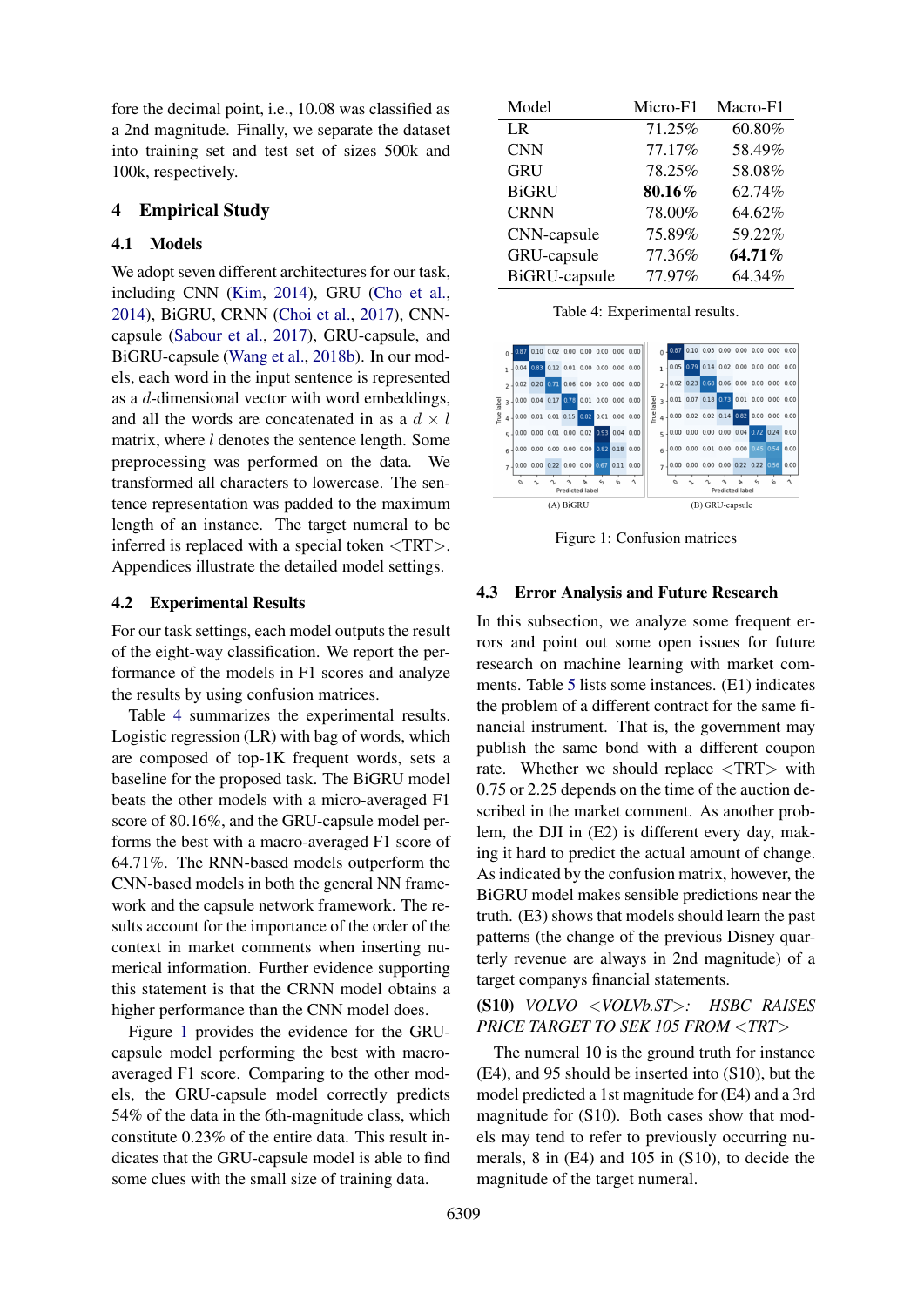<span id="page-3-0"></span>

|     |     |                   | Market comment                                                                                 | <i>Issue</i>                |
|-----|-----|-------------------|------------------------------------------------------------------------------------------------|-----------------------------|
| E1. |     |                   | CANADA <trt> PCT 2014 BOND AUCTION YIELD LOW 1.110 PCT, HIGH 1.121 PCT</trt>                   | Different contract          |
| E2. |     | $\cdot$ 2 $\cdot$ | DOW JONES <.DJI> UNOFFICIALLY CLOSES UP < <b>TRT</b> > POINTS                                  | Market Data                 |
| E3  |     | 2                 | Disney quarterly revenue rises $\langle TRT \rangle$ pct                                       | Past patterns               |
| F4. | 2 1 |                   | BILL BARRETT CORP <bbg.n>: BMO CUTS PRICE TARGET TO 8 FROM <trt></trt></bbg.n>                 | Reference to other numerals |
| E5  |     |                   | 3 2 Maersk Drilling wins $\frac{\mathcal{L}}{\mathcal{L}}$ $\mathcal{L}$ mln contract from Eni | Main event                  |
| E6. |     | 6                 | OCC SAYS EXCHANGE-LISTED OPTIONS VOLUME REACHED <trt> CONTRACTS IN MAY</trt>                   | Varying amounts             |

Table 5: Error analysis (T: truth; P: prediction; 0: the decimal; 7: magnitude greater than 6)

<span id="page-3-1"></span>

|                                                                     | $0 \quad 1 \quad 2 \quad 3 \quad 4 \quad 5 \quad 6 \quad 7$   |  |  |  |
|---------------------------------------------------------------------|---------------------------------------------------------------|--|--|--|
| Market Drilling $0 \quad 1 \quad 0 \quad 2 \quad 0 \quad 0 \quad 0$ |                                                               |  |  |  |
| wins                                                                | 0 489 177 266 17 1 3 1                                        |  |  |  |
| mln contract                                                        | 0, 39, 46, 30, 1, 0, 0, 0                                     |  |  |  |
| Eni                                                                 | $0\quad 51 \quad 11 \quad 2 \quad 12 \quad 0 \quad 4 \quad 0$ |  |  |  |

Table 6: Co-occurrence statistics of (E5)

Table [6](#page-3-1) lists the co-occurrence statistics of the keywords and each class label for (E5). From the prediction of the 2nd magnitude, we find that models do not focus on the most frequent word (wins) but on the key term (mln contract) in this comment. Besides, the influence of company names (Maersk Drilling and Eni) may be less than that of the key term. Therefore, we infer that the models can capture the main event in a market comment.

In  $(E6)$ , the  $\langle \text{TRT} \rangle$  label should be replaced by 377,539,997. Volume patterns vary, however, for different financial instruments. For example, the trading volume of Alphabet Inc. (GOOG) was about 4,760K (the 7th magnitude) on 2018/04/24 but about 899K (the 6th magnitude) on 2018/05/25. This indicates that trading volume can be diverse even for the same stock.

The task setting in this paper is the coarsegrained setting for numeracy. More fine-grained settings toward numeracy can be extended in future works. For example, leveraging the taxonomy of the numeral information [\(Chen et al.,](#page-5-10) [2018\)](#page-5-10) and understanding the relationship between the named entities and the numbers [\(Chen et al.,](#page-5-11) [2019\)](#page-5-11) may be able to improve the performance of learning numeracy.

### 5 Discussion

Fake news has brought negative effects, especially in the 2016 U.S. presidential election [\(Bakir and](#page-5-12) [McStay,](#page-5-12) [2018\)](#page-5-12). In the financial domain, even one piece of negative information can cause a stock price to crash. If someone with bad intentions

introduces fake information about a company, its stock price can be influenced violently. Especially during trading hours, investors might not have enough time to verify such news, and the company could not declare its falsehood rapidly enough. In this section, we provide a first report of the simulated experimental results focusing on financial market comments, suggesting the capability of the models to detect such exaggerated numerals in market comments. We further experiment on The Examiner dataset<sup>[1](#page-3-2)</sup> to show the numeracy of models toward the article titles of crowdsourced journalism.

#### 5.1 Exaggerated Numeral Detection

To examine the BiGRU models reasoning ability, we multiply the numerals in market comments by different distortion factors. Then, the model aims to detect whether a numeral is correct, overstated or understated. For example, 138 in (S11) with 10% distortion factor will become 124.2 (-10%) and 151.8 (+10%), and both are considered as exaggerated numerals.

## (S11) *SPLUNK INC* <*SPLK.O*> *SEES Q2 2016 REVENUE* \$*138 MLN TO* \$*140 MLN*

In this experiment, we release the boundary limitation, and test the numeracy for all real numbers. For instance, the altered results of 138 with 10% distortion factor are in the same magnitude, and that with 30% distortion factor, 96.6 and 179.4, are in different magnitude. Table [7](#page-4-0) lists the experimental results. We find that the model obtained better performance for numerals distorted by more than 50%, with more confusion in the range below that. Furthermore, according to the microand macro-averaged F1 scores, the performance is similar among the three different cases (i.e., overstated, understated, and correct).

In summary, our experiments show that we can not only learn the concept of magnitude, but also

<span id="page-3-2"></span><sup>1</sup> https://www.kaggle.com/therohk/examine-the-examiner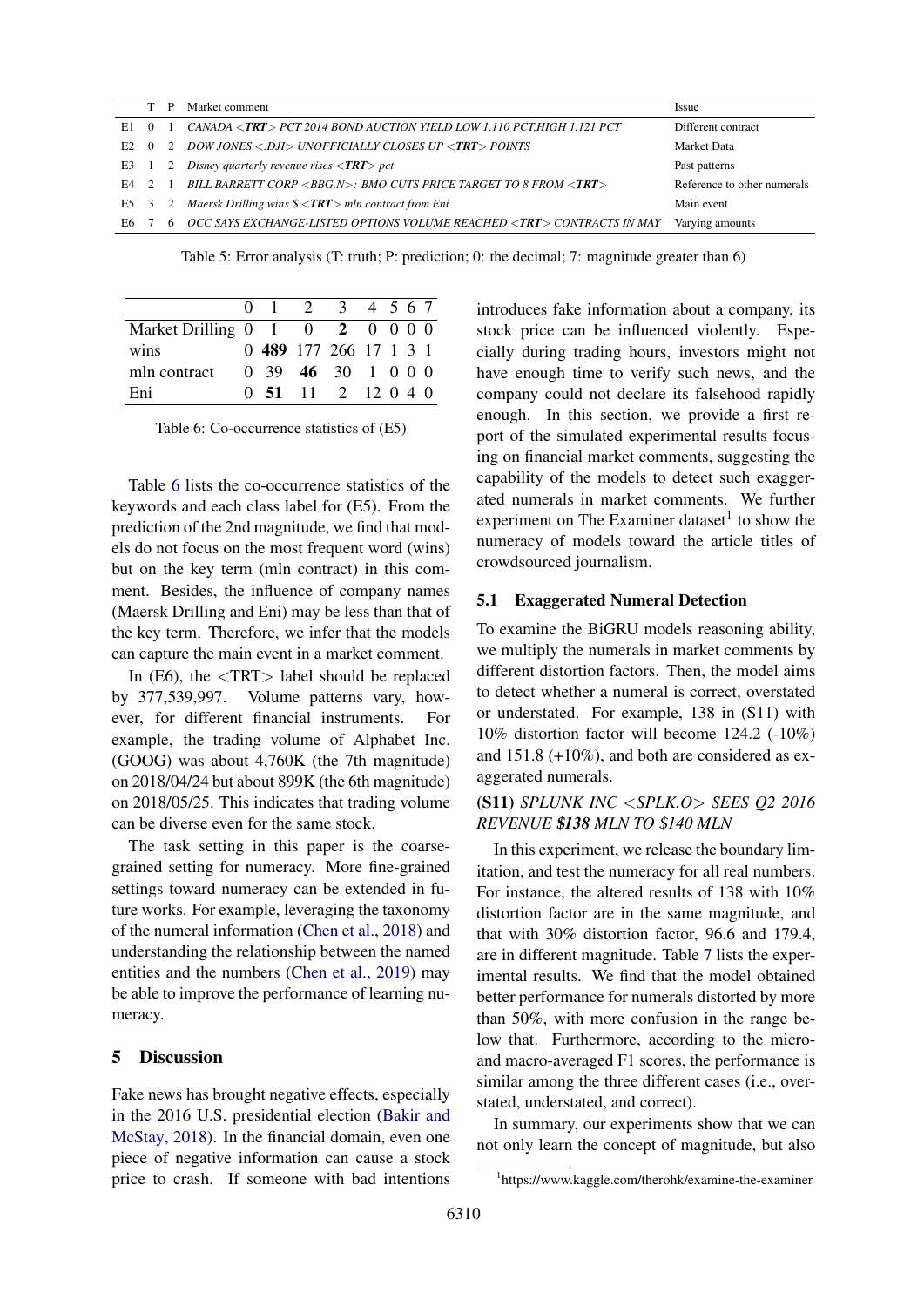<span id="page-4-0"></span>

| Distortion factor | Micro-F1 | Macro-F1 |
|-------------------|----------|----------|
| $\pm 10\%$        | 58.54%   | 57.87%   |
| $\pm 30\%$        | 56.94%   | 56.11%   |
| $\pm 50\%$        | 57.69%   | 56.85%   |
| $\pm 70\%$        | 70.92%   | 70.85%   |
| $\pm 90\%$        | 76.91%   | 76.94%   |

Table 7: Results for exaggerated numeral detection.

<span id="page-4-1"></span>

| $M \mid 0$ |                                                           |  |  |  |
|------------|-----------------------------------------------------------|--|--|--|
|            | $\frac{1}{\%}$ 0.08 35.18 30.94 8.71 24.21 0.57 0.31 0.01 |  |  |  |

Table 8: Distribution of numerals in the title dataset. M.: magnitude; 7:  $M > 6$ .

discover the concept of the reasonableness of the numerals in financial tweets. This kind of numeracy can be applied to many potential application scenarios, e.g., avoiding fat-finger error in the financial market, detecting the carelessly wrong of dosage in the doctor's advice, and so on.

#### 5.2 Numeracy in Open-Domain Article Titles

The distribution of the numerals in the article title dataset is shown in Table [8.](#page-4-1) Comparing with the distribution of market comments, few article titles use decimal. On the other hand, writers of articles use more 4th-magnitude numerals than those in market comments. Total 23.25% of titles contain at least one numeral. Although the proportion is lower than that in the financial narrative, it still shows that numerals are important and informative in the general description.

The experimental results are shown in Table [9.](#page-4-2) The BiGRU model outperforms the other models in both Micro-F1 and Macro-F1. Based on the experimental results on both datasets, BiGRU may be the best model for learning numeracy. In general, models perform relatively worse in the article title dataset than in the market comment dataset. The performance gaps may be caused by the following reasons. (1) The topics in titles are more diverse than those in market comments. (2) To attract more clicks, title writers may use a catchy numeral, which can be an exaggerated number. The illogical numbers may not only confuse humans, but also models. We leave the in-depth experiment on applying numeracy to detect illogical numbers in the future work, because more fine-grained annotations are needed.

We further adopt the BiGRU model to test the numeracy with the cross-source data, i.e., one

<span id="page-4-2"></span>

| Model                | Micro-F1 | Macro-F1 |
|----------------------|----------|----------|
| LR.                  | 62.49%   | 30.81%   |
| <b>CNN</b>           | 69.27%   | 35.96%   |
| <b>GRU</b>           | 70.92%   | 38.43%   |
| <b>BiGRU</b>         | 71.49%   | 39.94%   |
| <b>CRNN</b>          | 69.50%   | 36.15%   |
| CNN-capsule          | 63.11%   | 29.41%   |
| GRU-capsule          | 70.73%   | 33.57%   |
| <b>BiGRU-capsule</b> | 71.49%   | 34.18%   |

Table 9: Experimental results of titles.

<span id="page-4-3"></span>

| Training |         | Test set Micro-F1 Macro-F1 |        |
|----------|---------|----------------------------|--------|
| Comment  | Title   | 31.38%                     | 11.08% |
| Title    | Comment | 25.59%                     | 10.58% |

Table 10: Results of learning cross-source numeracy.

serves as the training set, and the other as the test set. The results in Table [10](#page-4-3) show the difficulty of transferring numeracy toward different sources.

# 6 Conclusion

We present a novel task of learning numeracy with the Numeracy- $600K<sub>1</sub><sup>2</sup>$  $600K<sub>1</sub><sup>2</sup>$  $600K<sub>1</sub><sup>2</sup>$  including the market comments and the ariticle titles. The experimental results show that NN models can learn the proper range for a target numeral from contextual information. An experiment on an application scenario of exaggerated numeral detection suggests the capability of the proposed NN models. In future work, we plan to extend our work to further applications such as detecting exaggerated statements by investors in social media data.

#### Acknowledgments

This research was partially supported by Ministry of Science and Technology, Taiwan, under grants MOST-106-2923-E-002-012-MY3, MOST-107-2634-F-002-011-, MOST-108-2634- F-002-008-, and MOST 107-2218-E-009-050-, and by Academia Sinica, Taiwan, under grant AS-TP-107-M05. This paper is based on results obtained from a project commissioned by the New Energy and Industrial Technology Development Organization (NEDO).

<span id="page-4-4"></span><sup>2</sup> https://github.com/aistairc/Numeracy-600K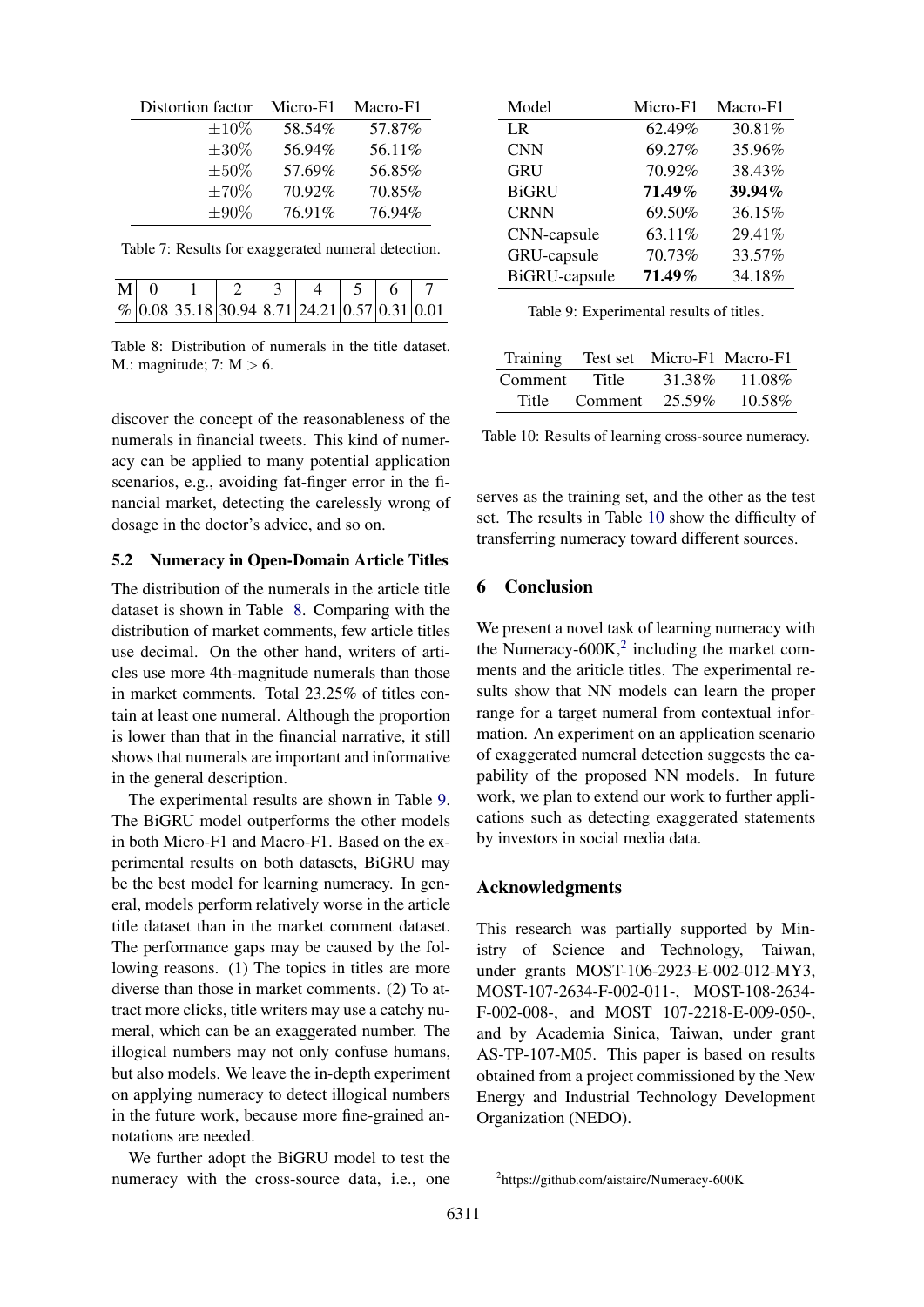#### References

- <span id="page-5-12"></span>Vian Bakir and Andrew McStay. 2018. Fake news and the economy of emotions: Problems, causes, solutions. *Digital Journalism*, 6(2):154–175.
- <span id="page-5-11"></span>Chung-Chi Chen, Hen-Hsen Huang, and Hsin-Hsi Chen. 2019. Numeral attachment with auxiliary tasks. In *The 42nd International ACM SIGIR Conference on Research & Development in Information Retrieval*. ACM.
- <span id="page-5-10"></span>Chung-Chi Chen, Hen-Hsen Huang, Yow-Ting Shiue, and Hsin-Hsi Chen. 2018. Numeral understanding in financial tweets for fine-grained crowd-based forecasting. In *2018 IEEE/WIC/ACM International Conference on Web Intelligence (WI)*, pages 136– 143. IEEE.
- <span id="page-5-6"></span>Kyunghyun Cho, Bart van Merrienboer, Dzmitry Bahdanau, and Yoshua Bengio. 2014. On the properties of neural machine translation: Encoder–decoder approaches. In *Proceedings of SSST-8, Eighth Workshop on Syntax, Semantics and Structure in Statistical Translation*, pages 103–111.
- <span id="page-5-7"></span>Keunwoo Choi, György Fazekas, Mark Sandler, and Kyunghyun Cho. 2017. Convolutional recurrent neural networks for music classification. In *2017 IEEE International Conference on Acoustics, Speech and Signal Processing (ICASSP)*, pages 2392–2396.
- <span id="page-5-5"></span>Yoon Kim. 2014. Convolutional neural networks for sentence classification. In *Proceedings of the 2014 Conference on Empirical Methods in Natural Language Processing (EMNLP)*, pages 1746–1751. Association for Computational Linguistics.
- <span id="page-5-0"></span>Soichiro Murakami, Akihiko Watanabe, Akira Miyazawa, Keiichi Goshima, Toshihiko Yanase, Hiroya Takamura, and Yusuke Miyao. 2017. Learning to generate market comments from stock prices. In *Proceedings of the 55th Annual Meeting of the Association for Computational Linguistics (Volume 1: Long Papers)*, volume 1, pages 1374–1384.
- <span id="page-5-8"></span>Sara Sabour, Nicholas Frosst, and Geoffrey E Hinton. 2017. Dynamic routing between capsules. In *Advances in Neural Information Processing Systems*, pages 3856–3866.
- <span id="page-5-4"></span>Kai Shu, Amy Sliva, Suhang Wang, Jiliang Tang, and Huan Liu. 2017. Fake news detection on social media: A data mining perspective. *ACM SIGKDD Explorations Newsletter*, 19(1):22–36.
- <span id="page-5-1"></span>Georgios Spithourakis and Sebastian Riedel. 2018. Numeracy for language models: Evaluating and improving their ability to predict numbers. In *Proceedings of the 56th Annual Meeting of the Association for Computational Linguistics (Volume 1: Long Papers)*, pages 2104–2115.
- <span id="page-5-3"></span>Sebastian Tschiatschek, Adish Singla, Manuel Gomez Rodriguez, Arpit Merchant, and Andreas

Krause. 2018. Fake news detection in social networks via crowd signals. In *Proceedings of the 2018 Web Conference*, pages 517–524.

- <span id="page-5-2"></span>Yaqing Wang, Fenglong Ma, Zhiwei Jin, Ye Yuan, Guangxu Xun, Kishlay Jha, Lu Su, and Jing Gao. 2018a. Eann: Event adversarial neural networks for multi-modal fake news detection. In *Proceedings of the 24th ACM SIGKDD International Conference on Knowledge Discovery & Data Mining*, pages 849– 857.
- <span id="page-5-9"></span>Yequan Wang, Aixin Sun, Jialong Han, Ying Liu, and Xiaoyan Zhu. 2018b. Sentiment analysis by capsules. In *Proceedings of the 2018 World Wide Web Conference on World Wide Web*, pages 1165–1174.

#### A Appendices

We report the details for the replication of the experiments in the following appendices.

#### A.1 Convolutional Neural Network (CNN)

We construct a CNN model for numeracy. Modified from the CNN for sentence classification [\(Kim,](#page-5-5) [2014\)](#page-5-5), in our model, each word in the input sentence is represented as a d−dimensional vector, and all the words are concatenated in as a  $d \times l$  matrix, where l denotes the sentence length. The target numeral to be inferred is replaced with a special token <TRT>. The output of our CNN model is a softmax layer that generates the probability distribution over the magnitudes for the target numeral.

The details of our CNN model are described as follows. The size of the first layer, the embedding layer, is set as  $d = 300$ . We set  $l = 73$ , which is the longest sentence in the dataset. Padding is performed for shorter sentences. The second layer is a convolutional layer with filter size 8. The third layer is a fully connected layer with dimension 32, which functions as a max-pooling layer. To avoid overfitting, a dropout layer is added with a dropout rate of 0.3. Finally, two activation functions, the rectified linear unit (ReLU) and softmax, are used in the last two layers. We chose to use the Adam optimizer.

### A.2 Gated Recurrent Unit (GRU)

We construct an RNN-based model for numeracy with GRU. The tokens in the sentence are input as a sequence. Each token is represented as a ddimensional vector. The target numeral is replaced with the special token <TRT>. The architecture of the GRU model in this paper consists of a 300 dimensional embedding layer, a 64-dimensional